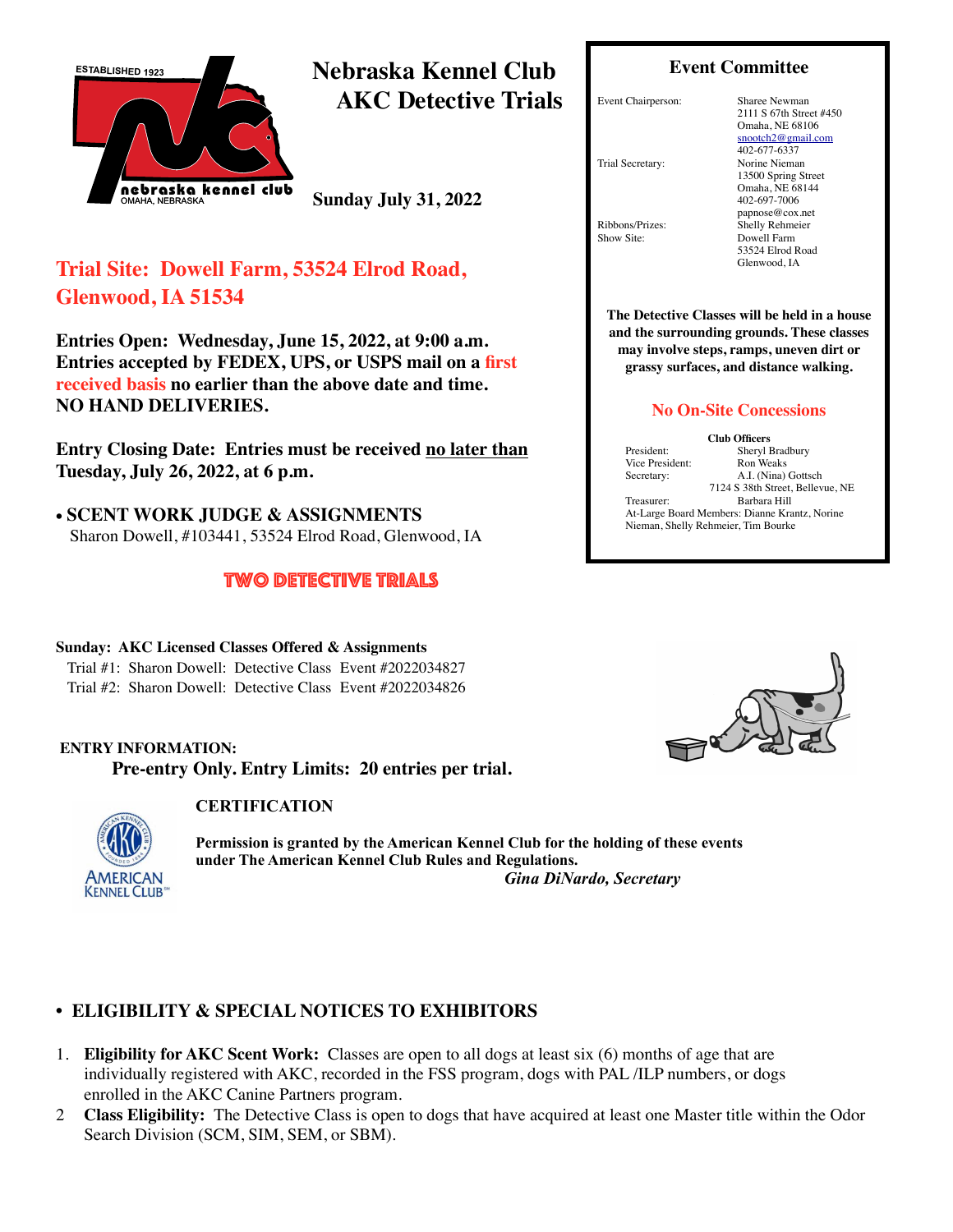The Detective Class offers an integrated search environment with an unknown number of hides in a variety of elements. The intent of the Detective Class is to emulate as closely as possible the work of a true detection dog. The Detective Class will take place in natural interior and exterior areas. Please refer to the rule book for additional information.

- 3. Classes will be held indoors and outdoors per class guidelines. Outdoor portions will be held rain or shine unless dangerous conditions are present (such as lightning or flooding). Comfortable footwear and water-resistant clothing are recommended. Detective classes may require walking a distance uphill/downhill on uneven surfaces and up and down stairs or ramps.
- 4. **Running Off-Leash:** Handlers always have the option to run The Detective Class off-leash, regardless of whether the area is completely enclosed or not.
- 5. **Course Maps:** After the "Finish" call or at the expiration of the allotted time the handler will be told whether s/he qualified and be given a course map showing the location of each hide on the course. Handlers are forbidden from displaying, discussing, or sharing the course map until the class is completed.
- 6. Handlers may not handle more than one dog in each class. Multiple dogs from the same owner may be entered in the same class, provided they are run by different handlers.

### **• ENTRY INFORMATION: FEES, DATES, and TIMES**

Entries open Wednesday, June 15, 2022, at 9:00 a.m. CDT **Entries accepted on a first received basis by UPS, FEDEX, or USPS mail no earlier than the above date and time. No hand deliveries.**

#### 1. **Entry Fees**

- **\$45 for each entry of each trial for each dog.** (Includes a \$3.50 AKC recording fee)
- 2. **Entry Closing Date:** Entries will be accepted until Tuesday, July 26, 2022, at 6:00 p.m. CDT NO Entries will be accepted or processed after that time. NO EXCEPTIONS.
- 3. **NO Day-of-Show Entries.**
- 4. Each dog must be entered on a separate official AKC Scent Work entry form. (see attachment)
- 5. No telephone, e-mail, or fax entries will be accepted.
- 6. Any entry missing crucial information will not be processed, nor counted as received, until authorization is obtained.
- 7. **Substitution Policy:** There will be no substitutions. An unentered dog may not be substituted for an entered dog.

#### • **SUBMITTING ENTRIES**

- 1. Entries must be submitted on an Official AKC Scent Work Entry form included with this Premium List. Photocopies of this form may also be used.
- 2. **Mailed Entries** must include all fees. Any mailed entries received without all fees will not be processed until such fees have been paid.

# **Mail Entries to**:

Norine Nieman, NKC Trial Secretary, 13500 Spring Street, Omaha, Nebraska 68144. **Entries must be received by UPS, FEDEX, or USPS mail no earlier than the entry date and time. No Hand Deliveries.**

#### • **PAYMENT FOR ENTRIES**

- 1. Make checks payable to Nebraska Kennel Club **(***NKC)*. Checks must be payable in U.S. funds.
- 2. Entry payment must be made by check or money order. No entry will be processed without full payment.
- 3. Post-dated checks or returned checks do not constitute valid entry fees. NKC will add a collection fee of \$35.00 to the amount of each returned check or money order.
- 4. Checks will be held until the closing date.

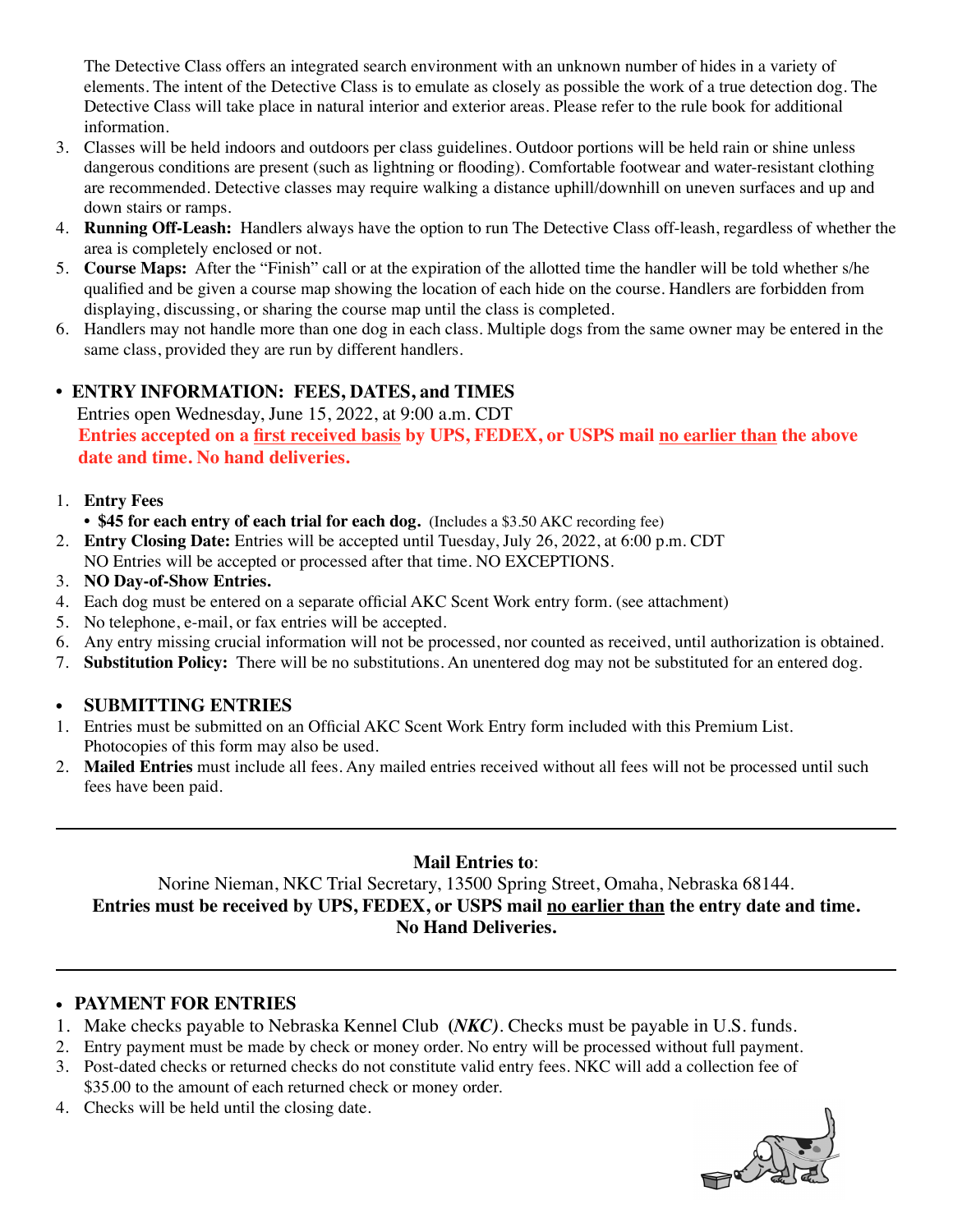# **• ENTRY CANCELLATIONS, REFUNDS, & WAIT LIST**

- 1. Entry cancellations MUST be received in writing (includes e-mail) prior to the closing of Entries and MUST include the dog's breed, AKC number, and name. Cancellations received by telephone are NOT acceptable.
- 2. No refunds will be given for invalid entries and dogs entered in the incorrect class after the event is over.
- 3. If an exhibitor cancels an entry before the closing date, the exhibitor's check will be shredded. If NKC has to issue a refund check, per an exhibitor's request, there will be a \$10 processing fee.
- 4. No entries will be refunded after the event is closed unless your entry is replaced by a waitlisted entry. (see  $\#12$ )
- 5. Entry fees shall not be refunded in the event that a dog is absent, disqualified, excused by veterinarian or Judge, or barred from competition by action of the Event Committee.
- 6. Every effort will be made to find all duplicate entries before processing. If a duplicate entry is processed, however, no refund will be made.
- 7. Entry overpayments will not be refunded. Exhibitors may write a new check.
- 8. If, because of riots or civil disturbances, it is impossible to open or to complete a show or trial, no refund of entry fees will be made.
- 9. If, specifically because of Iowa governmental authority or pandemic guidelines, it is illegal or impossible to hold this event, NKC will update exhibitors and issue full refunds.
- 10. Exhibitors understand that they are entering this event at their own and others' risk.
- 11. If, in the opinion of the host club, the well-being of dogs, exhibitors, or spectators is at risk due to extreme weather conditions, such as, but not limited to snowstorms, tornadoes, lightning, or extreme heat, the host club may cancel or stop a trial before completion. No refunds will be made in such cases.
- 12. A wait list with a maximum of ten (10) dogs will be established on a first received basis. All entries on the wait list must be received by the closing date. On the day of the trial, the club may assign entries for absent individuals to those on the wait list who are present at the trial site. If multiple waitlisted individuals are present at the event site, the runs will be assigned in waitlist order. A full refund will be reimbursed to any entrant whose entry is replaced by a waitlisted entry. Checks will be shredded for anyone on the wait list who doesn't get into the trials.

# **• ENTRY CONFIRMATION, ARMBAND NUMBERS, AND JUDGING PROGRAM**

- 1. **E-mailed confirmation of entries** will be sent to the e-mail address included on the entry form (please type or print clearly) as soon as possible after the entry has been accepted and processed. Please verify the classes your dog is entered into when receiving this e-mail of processed entry. Should there be any errors, please contact the Trial Secretary, Norine Nieman, at [papnose@cox.net](mailto:nanieman@cox.net) immediately.
- 2. One armband number will be assigned to each dog for all trials in which the dog is entered, and will be used to determine the running order of dogs as well as to help judges and trial officials identify dogs in their records. Numbers will be available at the check-in table on the day of the trial.
- 3. The armband number need not be physically displayed on the dog or handler.
- 4. You will receive updated trial information along with the judging program after the trial closes.

# • **CLASS TRANSFER/CORRECTION OF ENTRY**

- 1. Owners are responsible for the accuracy of information and any errors on the entry forms. There will be no refunds for invalid entries.
- 2. For these trials transfers do not apply.
- **EVENT HOURS:** Event hours are: Sunday: 7:30 a.m. 6:00 p.m.

# • **GENERAL BUILDING, CRATING, PARKING, & FOOD INFORMATION**

- 1. All event location times are Central Daylight Time.
- 2. There will be absolutely NO SMOKING anywhere on the grounds of the Dowell Farm, except in the privacy of your own vehicle.
- 3. Parking is on a partially-shaded grass lawn.
- 4. **For this event exhibitors are required to crate in or near their cars.**
- 5. Food will **NOT** be available for on-site purchase. Please bring your own food & drink.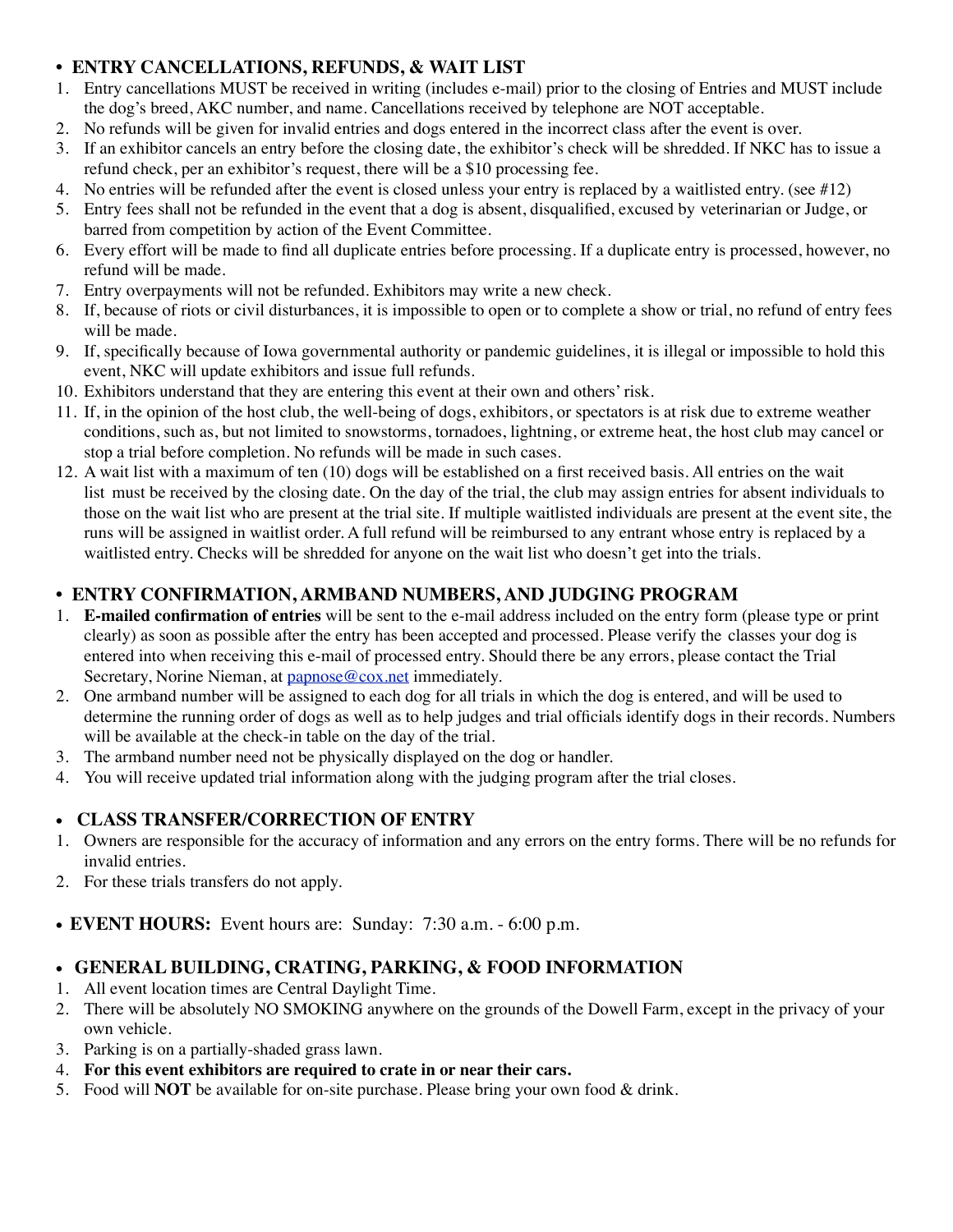### • **TRIAL TIMES & CLASS ORDER**

- 1. There will be a judge's briefing at 8:15 a.m. followed by the classes.
- 2. There will be a lunch break each day at the judge's discretion between the two trials.



### • **EXHIBITOR AND GENERAL INFORMATION**

- 1. All events are held under the Rules and Regulations of the American Kennel Club, Inc. By entering these trials, exhibitors acknowledge that they are familiar with the rules and regulations of the event in which they have entered. Here is the link to the **AKC Scent Work Rules**.
- 2. NKC, its agents; AKC, its agents and its employees; assume no responsibility for any loss, damage, injury or illness sustained by spectators or by exhibitors and handlers, or to any of their dogs or property, and further assume no responsibility for injury to children not under the control of their parents or guardians. AKC and NKC are not responsible for any loss, accidents, illness, or theft.
- 3. The owner or designated handler of each dog is solely responsible for having it ready in the staging area when its class is to be judged. The host organization, event committee, and Trial Secretary have no obligation or responsibility for providing service through a public address system, or stewards or runners for the purpose of locating dogs that are not brought to the staging area when required.
- 4. Dogs may arrive any time prior to their scheduled time of judging. Dogs not required for further judging may leave the trial site.
- 5. No unentered dogs allowed on the event grounds. Note: no dogs less than 8 weeks of age may be present on the grounds of an AKC licensed event.
- 6. Dogs are not to be left unattended when crated in soft mesh crates. No dog may be left in an unlatched or un-zippered crate.
- 7. Except when being crated or exhibited, dogs must be kept on leash.
- 8. Exhibitors and dog owners are expected and required to clean up after their own dogs. Please potty your dog in the designated area and use the provided receptacles for disposal. Any person witnessing a violation of this rule must report it to the Event Committee. The Event Committee may ask any person violating this rule to leave the event grounds. No refund will be made if an exhibitor is asked to leave the grounds.
- 9. Absolutely no alcoholic beverages or illegal drugs will be allowed on the grounds or in the buildings on the day of an AKC licensed event.
- 10. It is expressly understood that exhibitors alone are responsible for the behavior of their dogs and/or children. Any exhibitor whose dogs and/or children create unnecessary disturbances or repeatedly engage in unsafe or disruptive behavior may, at the discretion of the Event Committee, be asked to leave the show site. In that case, no refund of any fees paid will be made. AKC will vigorously support any facility that files a complaint about exhibitors who fail to keep their dogs quiet or to clean up after them. In order that the bad conduct of a few exhibitors does not spoil it for the majority of responsible exhibitors, AKC will take strong disciplinary action against any offenders.
- 11. Females in season will not be allowed to compete. A refund minus \$5 processing fee will be given with a vet's certification, if your female is withdrawn no later than one-half hour prior to the start of the first class of the trial.
- 12. **Trial Site:** It is not appropriate to scout the trial location prior to the trial date. Many search locations are real-life environments and such visits may risk the host losing the opportunity to use the location in the future.
- 13. **Possession of Odors and Training:** Chapter 5 Section 35 of the Scent Work Regulations state, "No person other than those engaged in the administration of a trial shall be in possession of any target odor when on the trial grounds. There shall be no training on the grounds of an AKC Scent Work Trial, other than in the designated warm-up area."
- 14. **Spectator Area:** For this event, spectators will be allowed for the outdoor portion. Indoor spectator areas will be allowed at the judge's discretion and the space available. You will be allowed one person to record your indoor and/or outdoor runs. No dogs are permitted in the spectator area.
- 15. **Photography and Recording Devices:** With the permission of the dog's owner and handler, spectators are encouraged to photo and video dogs and handlers while they search, however under no circumstances may they share this with any handler competing in the same class who has not yet run. Handlers are not allowed to take video while handling a dog, except that wearable cameras such as the "Go Pro" are permitted to be worn on dogs or handlers. These videos are for the enjoyment of those who cannot be present to watch the team search, and for the handler to have a keepsake of the experience.